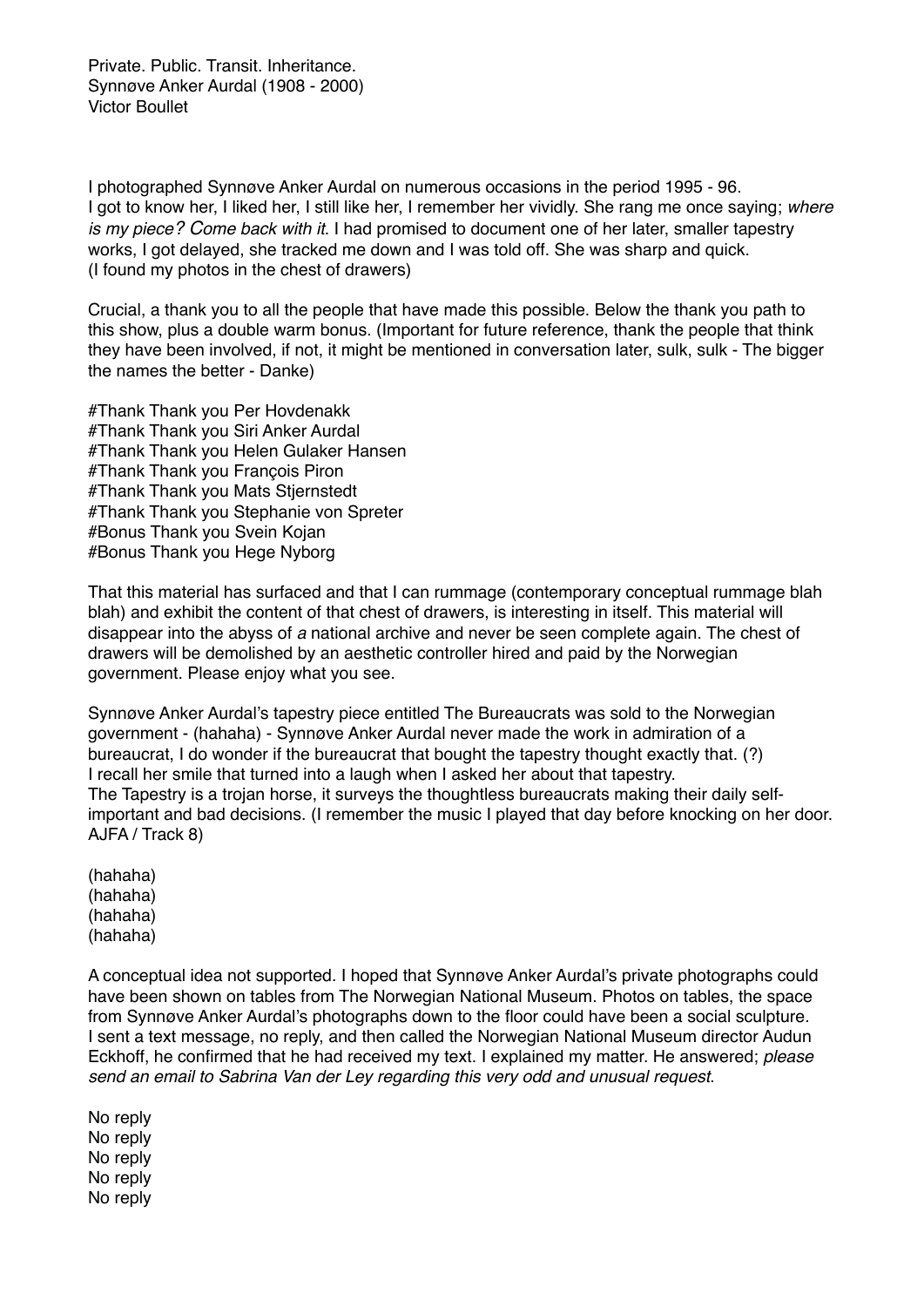Nordenfjeldske has apparently shown sporadic interest in the content of the chest of drawers. I understand that one cannot archive, store or save everything that is produced by an artist. The paradox; art that is lost or has no home (transit) is imbued with a negation that creates an awareness. In many cases our National heritage is not immediately understood and is quickly manhandled or destroyed. (if lucky it's stolen, burnt down or taken by a tsunami; that creates the correct public awareness, bingo)

*Biographers should show people in their undershirts. Goethe had his weakness, and Calvin was often cruel. Considerations of this kind reveal the true greatness of a man. This way of looking at things is better than false hero worship.* C G. Jung 1946

I remember looking at Synnøve Anker Aurdal sitting next to Ludvig Eikass at their kitchen table, I took a picture of them, not sure I have that photo or negative today.

The chest of drawers is a temple of self obsessed material and I recognise that manic need to document work. The mixture of content in the five drawers is just marvellous. It's very private and it can only belong to Synnøve Anker Aurdal. The photographic material should stay in the chest of drawers, remain as found. Searching through the drawers there is a hidden hope of finding an old snap shot of Ludvig Eikass and his friend Tor Hoff, together.

Synnøve Anker Aurdal descending from a landed plane in Mallorca. Synnøve Anker Aurdal lying on a bed, hot and tanned. Synnøve Anker Aurdal modelling next to her loom. Synnøve Anker Aurdal with unknown person. Synnøve Anker Aurdal eating breakfast. Synnøve Anker Aurdal out of focus. Synnøve Anker Aurdal at a table Synnøve Anker Aurdal walking. Synnøve Anker Aurdal sitting.

I will read Synnøve's letter from Per Aabel.

The material and the chest of drawers should stay in the South of Norway, Oslo.

Kjell Askildsen wrote in 1953; *Have you ever seen a one day old child with blue marks on it's neck and eyes wide open, dead eyes.*

I visited Carl Nesjar the other day, he took my hand and looked me into the eyes and said; *It's soon over I will die*. Carl Nesjar invited me to Paris in 1995, we got food poisoned.

Destroy. Destroy. Destroy. Destroy.

Please do not demolish, touch or move parts of the Y building. (Y Blokka, Oslo)

One thing that comes to mind is a fragment from a poem of the late Norwegian poet Tor Ulven; *The fall is falling.* (I would add even; *even* the fall is falling) (Fall as in tumble)

Should a Museum Director speculate

The inside of an empty room, a room that stored something of importance. The content of the room is destroyed, but not missed.

I walk down the basement corridor. I recognise nothing.